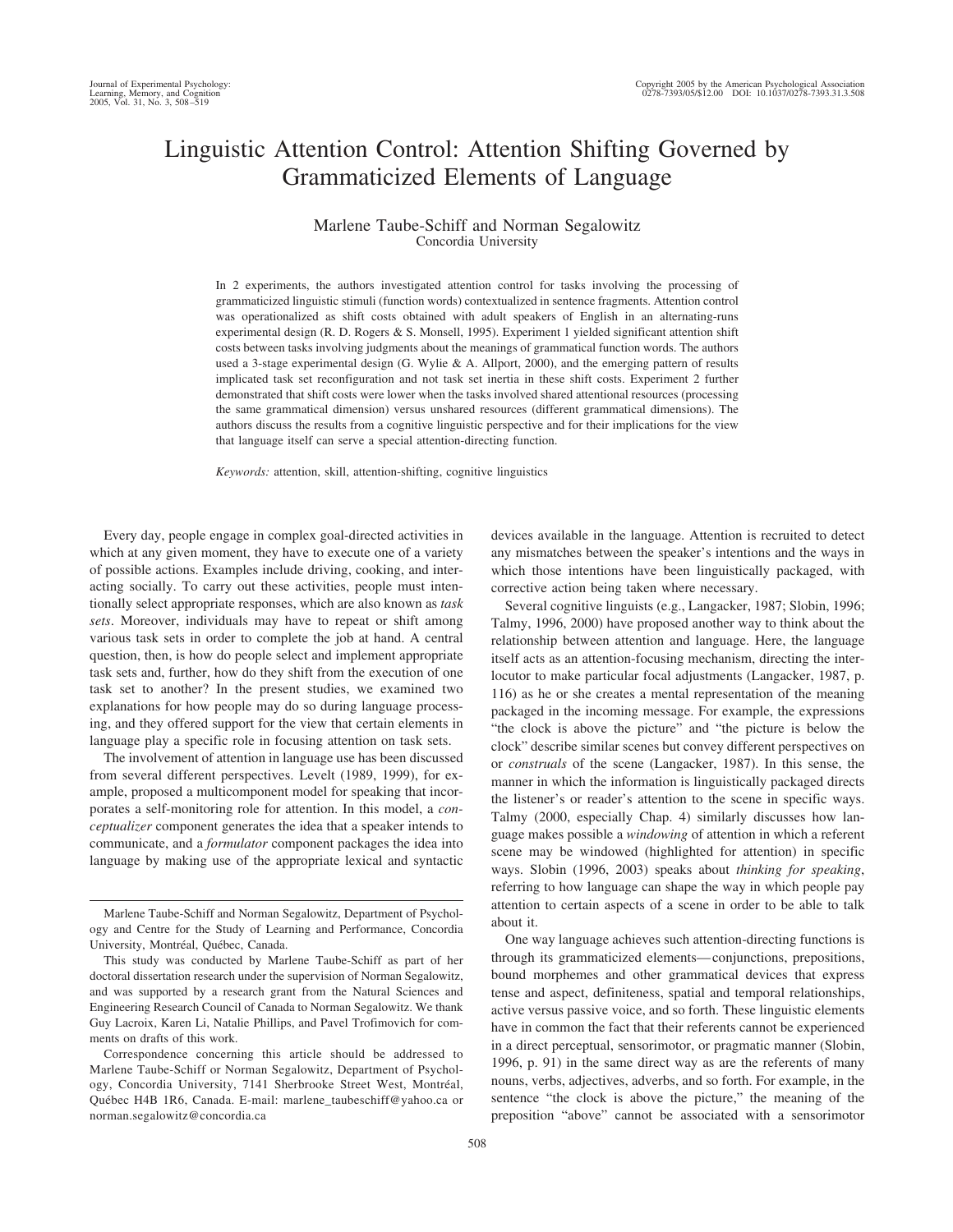experience in the same direct way as can the referents for "clock" and "picture." The word "above" refers to a relationship, not a concrete object-like referent. The receiver is thus able to create a mental construction that corresponds to the sender's meaning, with the specific construal of the scene conveyed by these grammaticized elements (the scene is construed in terms of the clock being above the picture, not the picture being below the clock). The grammaticized elements of language direct the receiver's attention to important aspects of the representation under construction, ensuring that it is modified, updated, and ultimately understood as intended by the speaker or writer. In the normal course of listening or reading an extended message, people have to shift attention focus frequently and rapidly as they encounter grammatical elements in the message. The ability to shift attention among these grammaticized elements of language is the main focus of the following two experiments.

In the present research, we used the alternating-runs taskshifting design of Rogers and Monsell (1995) to investigate people's ability to control attention when shifting between grammaticized elements of language and to explore some of the mechanisms underlying these attention control processes. In Rogers and Monsell's use of this design, participants learned two tasks—Task A and Task B (letter and digit judgment tasks)—presented in a predictable sequence ( . . . AABBAABB . . . ). This resulted in an alternation between repeat trials, R (performing the same kind of task, A or B, as was just performed on the previous trial), and shift trials, S (performing a different task), yielding the sequence . . . SRSRSRSR . . . . Reaction time (RT) was measured on each trial. The design allowed for individuals' performance on both shift and repeat trials to be compared within a single block of trials, thereby eliminating the possibility of confounds in arousal, effort, response criterion, and working memory demands because of having to hold the information regarding one task (i.e., pure blocks) versus two tasks (i.e., alternating blocks) in memory, as had been the case in earlier experiments on task shifting (see Jersild, 1927; Spector & Biederman, 1976).

Rogers and Monsell (1995) found that shift trials were significantly more difficult to perform than repeat trials, resulting in significant *shift costs,* which were said to reflect the extra burden placed on the attentional system. These authors also found that allowing participants more time to prepare (up to 1 s or more) attenuated resulting shift costs but, importantly, did not eliminate them. The component of the shift cost that was not amenable to elimination was called the *residual shift cost*. Rogers and Monsell attributed part of the shift cost to a "stagelike (but incomplete) process of task set reconfiguration, which is endogenously controlled and can be carried out in anticipation of [an upcoming stimulus]" (p. 228). The remaining residual cost was attributed to a control process that was not carried out until after actual stimulus onset. Rogers and Monsell referred to it as the *exogenous* component of the shift cost, the idea being that the external stimulus must trigger this retrieval or reinstatement of the relevant task set. This idea has been referred to as the *task set reconfiguration hypothesis*.

Wylie and Allport (2000) challenged this explanation in their *task set inertia hypothesis*. This hypothesis holds that the slowing down observed on a shift trial reflects the extra time needed to overcome carryover inhibition of the irrelevant task set on the previous trial (as opposed to creating a new, reconfigured task set for the upcoming shift trial). To test this hypothesis, they introduced an extension to the alternating-runs design involving threestages. We used this design in Experiment 1. In Wylie and Allport's use of the design, stimuli were sometimes monovalent (possessing features relevant to only one task) or bivalent (possessing features relevant to both tasks). In Stage 1, all of the stimuli were monovalent, and so shift costs reflected a shift from a monovalent stimulus on a repeat trial to a monovalent stimulus on a shift trial. In Stage 2, stimuli were monovalent for one task (Task A) and bivalent for the other (Task B), and so shift costs to the second task reflected a shift from a monovalent stimulus on a repeat trial to a bivalent stimulus on a shift trial. Wylie and Allport reasoned that a greater shift cost for Task B in Stage 2 than in Stage 1 would indicate that more preparation had been necessary for the shift in Stage 2 due to the bivalent nature of the stimulus on that shift trial. Such a result would support the reconfiguration hypothesis (task set reconfiguring should be more costly for a bivalent than for a monovalent stimulus) over the task set inertia hypothesis. In Stage 3, stimuli for both Tasks A and B were bivalent, and so all shift costs reflected a shift from a bivalent stimulus on the repeat trial to a bivalent stimulus on the shift trial.

Wylie and Allport (2000) reasoned that a result showing a greater shift cost to Task B in Stage 3 than in Stage 2 would indicate support for the task set inertia hypothesis. This is because on the shift trial in Stage 3, there would be an inertial carryover of inhibition from the repeat trial, in which the Task B features had been irrelevant, to the shift trial, in which they are now relevant. This carryover of inhibition would have to be overcome on the shift trial, resulting in slower responses. By contrast, in Stage 2, there would be no need for inhibition on the repeat trial (and hence no inertial carryover of inhibition), because the stimuli are monovalent. Wylie and Allport used this design with word-reading and color-naming tasks involving Stroop stimuli and found, in contrast with Rogers and Monsell (1995), support for the task set inertia hypothesis.

Since Rogers and Monsell's (1995) work first appeared, many researchers have continued to investigate the mechanisms underlying shift costs. Many of the hypotheses proposed actually fit one of two contrasting positions: task set reconfiguration or task set inertia. For example, in support of the reconfiguration hypothesis, Meiran (1996) concluded that task shifting involves specific processes operating prior to task execution (i.e., task set preparation) on the basis of evidence that increased cue–target intervals had a greater impact on RTs following a task shift trial as opposed to a task repeat trial. In addition, Mayr and Kliegl (2000) proposed that long-term memory processes are involved in retrieving appropriate task set rules and that these processes are a part of the endogenously controlled component of task-shifting processes. De Jong (2000), although making no distinction between endogenous and exogenous components of task shifting, also proposed that task set reconfiguration processes do occur—and that they do so in an all-or-none fashion. That is, participants either succeed in engaging the appropriate processing mechanisms prior to stimulus onset or they fail to engage entirely until after stimulus onset. In sum, different researchers have proposed the existence of some variant of the task set reconfiguration account of the mechanisms underlying shift costs (see also Meiran, 2000; Monsell, Sumner & Waters, 2003; Rubinstein, Meyer, & Evans, 2001; Yeung & Monsell, 2003).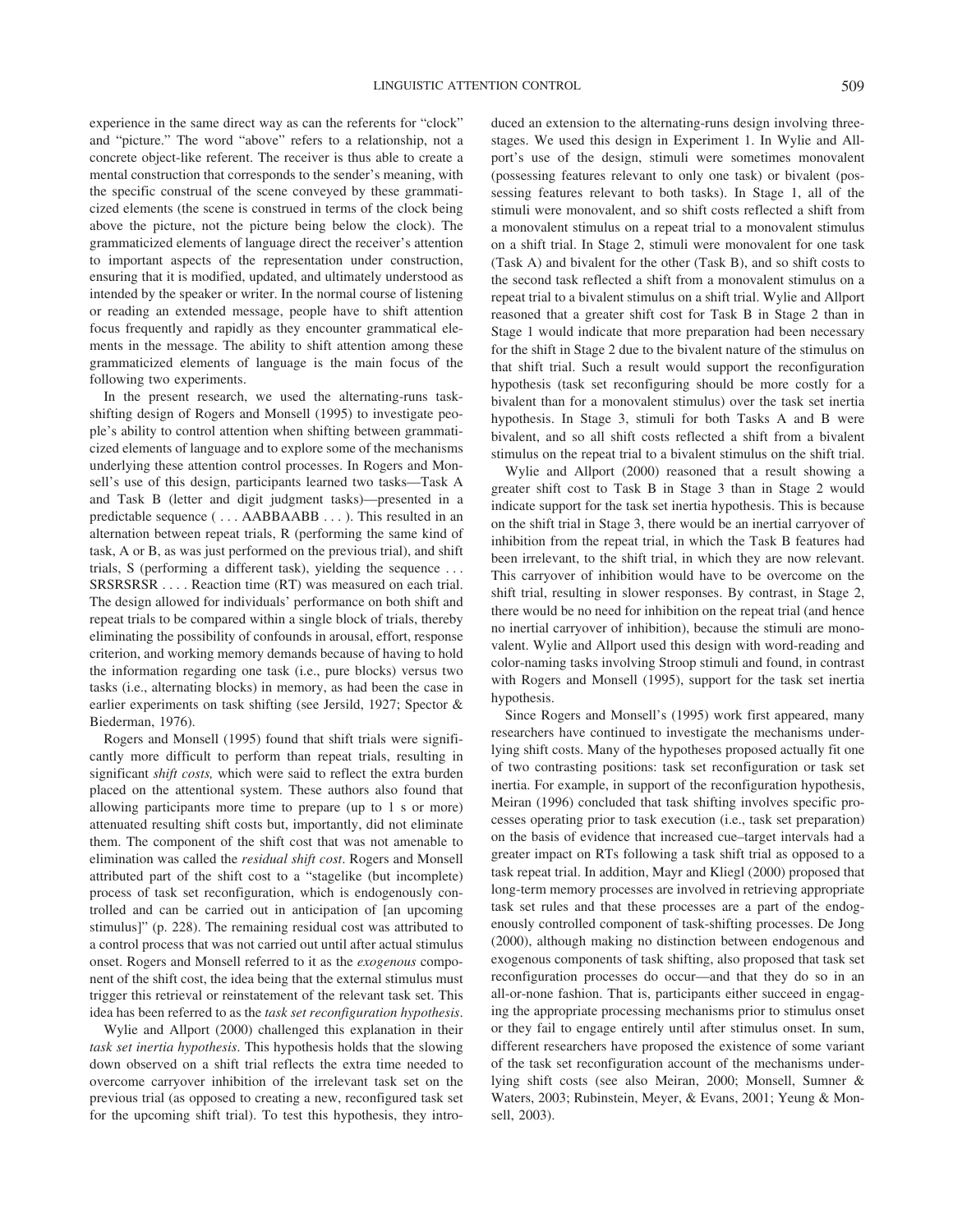In support of the task set inertia hypothesis, Allport, Styles, and Hsieh (1994) found (as did Wylie & Allport, 2000) that shifting attention to the weaker task from the dominant task resulted in significant shift costs (see also Meuter & Allport, 1999; Waszak, Hommel & Allport, 2003). More recently, Meiran, Chorev and Sapir (2000) employed a cued task-shifting paradigm and measured both reconfiguration and task set inertia processes involved in shift costs. They provided evidence for both these processes, leading them to conclude that shift costs should not be taken as a measure of a single process. Although other researchers (e.g., Monsell, Yeung & Azuma, 2000; Ruthruff, Remington & Johnston, 2001; Sohn & Anderson, 2001) have also provided evidence for the existence of underlying task set inertia processes, they have suggested that they constitute only one component of shift costs.

In the two experiments reported here, we extend the Rogers and Monsell (1995) and Wylie and Allport (2000) designs to explore language-based attention shifts on tasks involving stimuli embedded in linguistic contexts. Previous task-shifting mechanism researchers have used only decontextualized stimuli such as letters and digits (De Jong, 2000; Rogers & Monsell, 1995), symbols (Arbuthnott & Woodward, 2002), pictures (Waszak et al., 2003), location judgments (Meiran, 1996, 2000), or identification of colors or words using Stroop stimuli (e.g., Wylie & Allport, 2000). However, one would expect to encounter shift costs when individuals engage in more naturalistic activities such as reading or speaking. For example, when individuals engage in a conversation, the rapid stream of sentences will require conversants to engage attention control processes to allow shifting between the various ideas being expressed. Shifting attention in these situations may, therefore, involve either task set reconfiguration or task set inertia as people deal with the ebb and flow of ideas in an unfolding verbal message. For example, in processing *The food remained on the plate because the boy wasn't hungry*, a person first has to focus attention on the spatial relationship between *food* and *plate* (triggered by *on*) and then shift attention to the causal connection between the upcoming second clause and the first clause (triggered by *because*), and so forth. Contrast this with the much reduced online attention focusing demands of *There was food and a plate and a boy and the boy wasn't hungry*. The idea that language processing involves this form of attention control has been relatively unexplored in the literature. In Experiment 1, we investigated whether task set reconfiguration or task set inertia processes underlie shifts that may arise during the processing of more naturalistic sentences of the type presented in the example above.

To summarize, in this article, we report two experiments using the alternating-runs design (Rogers & Monsell, 1995) with linguistic stimuli presented in a contextualized manner (embedded in sentence fragments). The target stimuli in these sentence fragments were grammatical elements of language (function words) that represented two different attention-directing functions of language. Our main goal in Experiment 1 was to investigate whether attentional shift costs would be obtained with tasks involving linguistic stimuli embedded in sentence-like contexts. We refer to the burden placed on the attention system when shifting attention between these grammaticized elements of language as *linguistic shift costs*. Our second goal was to investigate the question of reconfiguration versus inertial mechanisms that may underlie any observed shift costs by employing the three-stage Wylie and Allport (2000)

adaptation of the alternating-runs design. In Experiment 2, we built on the findings of Experiment 1 by attempting to replicate the shift cost effect and by investigating an additional question regarding the nature of linguistic attention shifting.

## Experiment 1

Participants in Experiment 1 performed tasks with linguistic stimuli involving a location judgment task and a temporal judgment task in a three-stage adaptation of the alternating-runs design as used by Wylie and Allport (2000). The stimuli in the location judgment task were phrases, referring to spatial location in the vertical dimension signaled by spatial location prepositions, embedded in sentence fragments. This *above–below* judgment task used stimuli such as "... all alone above the location ..." and "... from below the site with them . . . ." The stimuli in the temporal judgment task were phrases referring to events occurring in the past or present signaled by verb tense, embedded in sentence fragments. This *past–present* judgment task used stimuli such as "... since we waited with someone ... " or " ... when he's standing all alone . . . ." As in Rogers and Monsell's (1995) study, these two tasks were presented, one at a time, with stimuli appearing on the screen on successive trials in an adjacent cell of a  $2 \times$ 2 presentation matrix, moving in a clockwise fashion around the matrix. The location task (L) and temporal task (T) alternated in the predictable sequence " . . . LLTTLLTT . . . ."

We designed the three stages as follows. In Stage 1, all stimuli were monovalent; in Stage 2, the stimuli in one task were monovalent, and the stimuli in the other task were bivalent; and in Stage 3, all stimuli were bivalent. As in Wylie and Allport (2000), the comparison of shift costs in Stages 1 and 2 examined the effect of shifting to a task with monovalent stimuli (Stage 1) versus shifting to a task with bivalent stimuli (Stage 2), when in both cases, the previous trial had involved monovalent stimuli. In Stage 2, the shift was expected to be more difficult because of the need to reconfigure for an upcoming stimulus that was bivalent compared with Stage 1, in which the upcoming stimulus remained monovalent. Greater shift costs in Stage 2 compared with Stage 1 would indicate that task set reconfiguration (preparation for an upcoming stimulus) was involved.

With the comparison of Stages 2 and 3, we examined the effect of shifting from a task with monovalent stimuli (Stage 2) versus shifting from a task with bivalent stimuli (Stage 3) which was therefore more difficult to disengage from, whereas the other task remained unchanged. Greater shift costs in Stage 3 as compared with Stage 2 would indicate that task set inertia was involved.

## *Method*

## *Participants*

Participants were 24 undergraduates from Concordia University, Montréal, Québec, Canada ( $M = 23$  years, range 20–28 years; 22 women and 2 men). Participants were paid Cdn\$7 per hour or received partial credit for course fulfillment for taking part. Participants were retained for this study if they declared English to be their first language (L1) and were clearly dominant in their L1 according to self-rated abilities and frequency of use of L1 as reported in a language background questionnaire.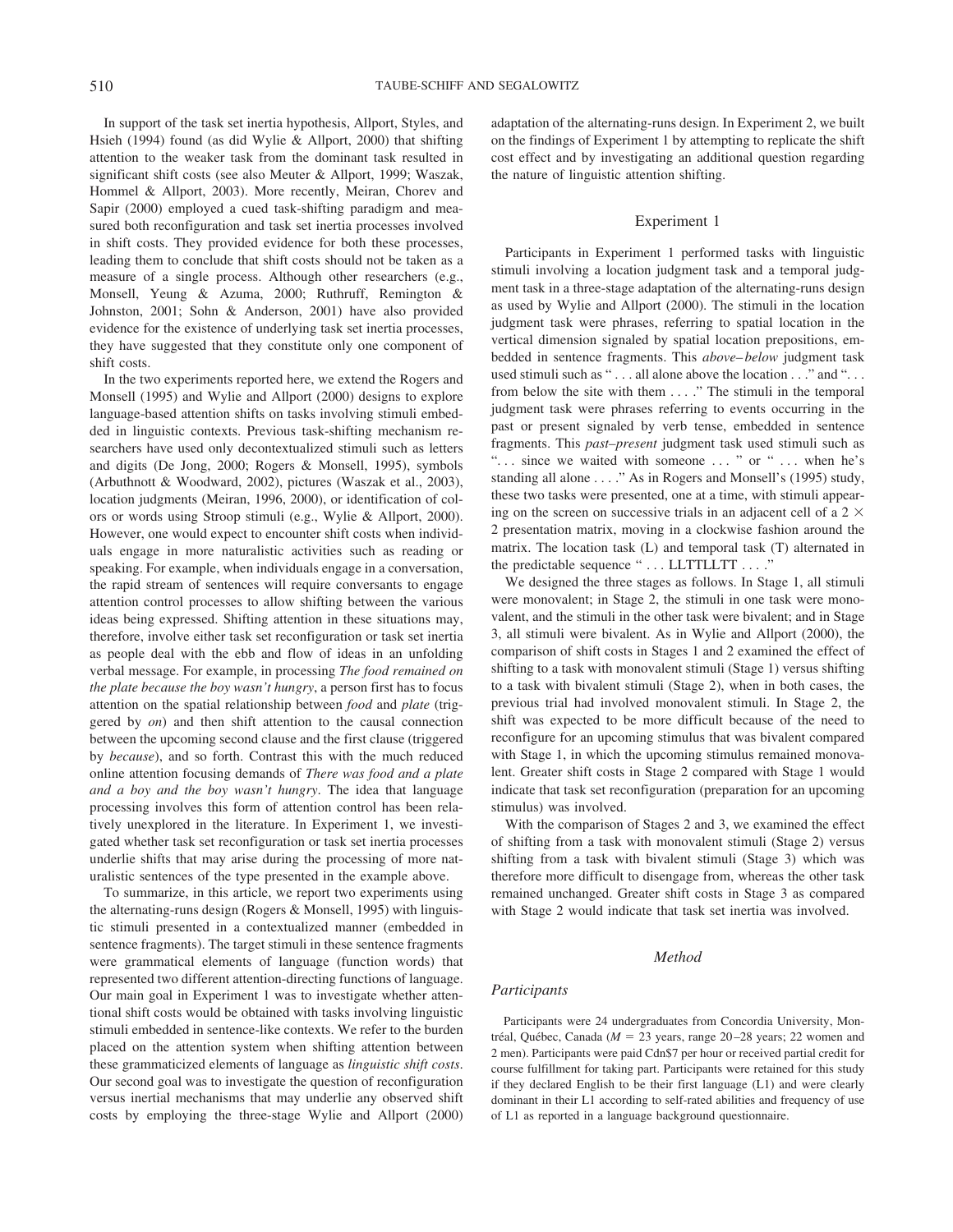#### *Materials*

*Language background questionnaire.* Because participants were sampled from a multilingual population, it was essential to screen all individuals to ensure that their native language was English. We accomplished this by using a self-report questionnaire requiring participants to self-rate native language abilities in 5-point Likert-type scales with respect to speaking, reading, and writing  $(1 = no \, ability \, at \, all; 5 = native-like \, ability)$  and with respect to frequency of using the native language in speaking, reading, and writing activities  $(1 = never/almost never; 5 = main language used)$ .

*Attention-shifting task.* The attention-shifting task consisted of a training stage and three experimental stages, each of which included a location target and temporal target condition. Stimuli consisted of sentence fragments made up of target expressions (either one or two target expressions, depending on whether the stimuli were monovalent or bivalent) surrounded by a location filler word (e.g., *place*, *spot*, *site*) and other filler phrases and words (e.g., *while*, *from*, *with someone*).

In the location judgment task, participants decided whether an event took place above or below a particular location. In the temporal judgment task, participants decided whether an event took place took place *now* (i.e., in the present) or *yesterday* (i.e., in the past). For each of these tasks, we selected targets quasi-randomly and in a counterbalanced manner from the lists shown in the Appendix and matched them with appropriate fillers to create sentence fragments. We chose fillers in a quasi-random fashion to ensure that their selection was appropriately counterbalanced across conditions and targets within conditions, that the sentence fragments were grammatically acceptable, and that different sentence fragment lengths, ranging from 5–10 words (across all three stages), occurred in a fairly equal manner. Stimuli were always presented with leading and following ellipsis dots ( . . . ) to indicate a sentence fragment (e.g., . . . *with someone she stood there watching* ... ).

For the training stage, we created a list of 16 alternating blocks of 24 task trials for the location judgment task and the temporal judgment task, for a total of 384 trials. We randomly selected the target and fillers with replacements from their respective pools. We paired each target with a neutral filler, making the stimuli monovalent.

For the experimental stages, we created eight quasi-randomized lists of sentence fragments for each task. The first 48 trials of each list served as a practice block, followed by the experimental trials. We counterbalanced these lists in terms of quadrant and response assignments as described in the *Procedure* section. Other counterbalancing constraints were the following: No 2 consecutive trials contained identical phrases; target and filler phrases occurred approximately equally often across the lists; positioning of target and filler phrases within each sentence fragment (front, middle, and end) was approximately evenly distributed; equal numbers of task targets occurred in alternating sequences of shift and repeat trials; half of the trials required a left key response, and half required a right key response. In addition, we counterbalanced the type of key response on any given trial with respect to the correct target response on the previous trial as well as on the upcoming trial (to control for response priming). The starting point within the  $2 \times 2$  presentation matrix was counterbalanced across participants to control for potential eye movement confounds. In addition, no more than four consecutive left or right button presses were ever required.

In Stage 1, we paired all of the location and temporal target phrases with neutral expressions, thus making all trials monovalent (e.g., . . . *while above the spot all alone* . . . ). In Stage 2, half of the trials were monovalent (target phrases paired with neutral expressions), and half of the trials were bivalent (target phrases paired with target expressions from the other task; e.g., . . . *while above the spot she stood* . . . ). For half of the participants in Stage 2, the location task was bivalent and the temporal task remained monovalent, and the reverse was the case for the other half of the participants, thereby counterbalancing task valency in Stage 2 across participants. Finally, in Stage 3, all trials were bivalent. In stages that involved

bivalent stimuli, response congruency between a target and the competing expressions was counterbalanced across trials.

#### *Apparatus*

All stimuli were presented on an iMac G4 laptop computer with a 14-in. screen set to  $1,024 \times 768$  pixel resolution. Stimuli were shown in uppercase 20-point Arial font. Hypercard Version 2.3 software (Apple Computer, 1993) was used to program all presentations and to collect both RT and accuracy data. A machine language subroutine was used to measure RTs and to toggle trials with the onset of each screen frame.

### *Procedure*

The participants were tested individually in one session lasting approximately 1 hr. Participants were informed that the experiment was divided into Part 1 (training) and Part 2 (experimental), and that the latter was further divided into three stages.

*Language background questionnaire.* Participants began by filling out the language background questionnaire.

*Attention-shifting task.* The attention-shifting task consisted of a training stage and three experimental stages. In the training stage, participants practiced making the two different kinds of judgments (temporal judgments and location judgments) without having to shift attention. Participants were given written instructions on how to classify the sentence fragments they were shown. The training stage was divided into 16 blocks of 24 task trials, alternating between blocks of location and temporal judgments, for a total of 384 trials. Participants initiated each block of trials and were informed as to what type of phrases (above–below or past– present) would be shown. At the end of each training block, each participant's percentage of error and mean RT were displayed on the screen as feedback to increase interest and motivation.

In the experimental stages, we tested attention control using the alternating-runs attention-shifting task. Participants proceeded through the training stage and three experimental stages in a predetermined order. They started with a block of 192 training trials (no attention shift involved) followed by the three experimental stages (attention shifts required) in which each stage consisted of one 48-trial practice block and one 192-trial test block. Of these 192 test trials, the first 12 were warm-up trials, and data from them were not included in the analyses.

After completing Stage 1, participants proceeded to Stage 2, in which either the temporal or location judgment stimuli became bivalent. For half of the participants, the sentence fragments in the temporal judgment task became bivalent by the addition of location target phrases, whereas for the other half of the participants, the reverse was true. When participants then proceeded to Stage 3, both the temporal and location judgment tasks became bivalent.

The stimulus remained on the screen for 5,000 ms or until the participant responded. On successive trials, stimuli were presented in one of four quadrants in a  $2 \times 2$  matrix on the computer screen in the predictable sequence: top–left, top–right, bottom–right, bottom–left, top–left, and so forth. The response–stimulus interval (RSI) was 0 ms. If participants made an error, they received auditory feedback from the computer and an RSI of 1,500 ms to allow recovery and preparation for the next trial. Information at the bottom of the screen reminded participants about the response key assignment for each task. This information remained visible throughout the training stage and for the first 48 practice trials of each experimental block. This response key information was denoted by pictograms. For the location task, a black horizontal bar with a black circle above it and a black horizontal bar with a black circle below it, placed on the sides (left and right) of the screen, designated the response keys for *above* and *below* responses, respectively. For the temporal task, a black horizontal bar with a black circle to the immediate left of the bar and a black horizontal bar with a black circle directly on the center of the bar designated the sides (left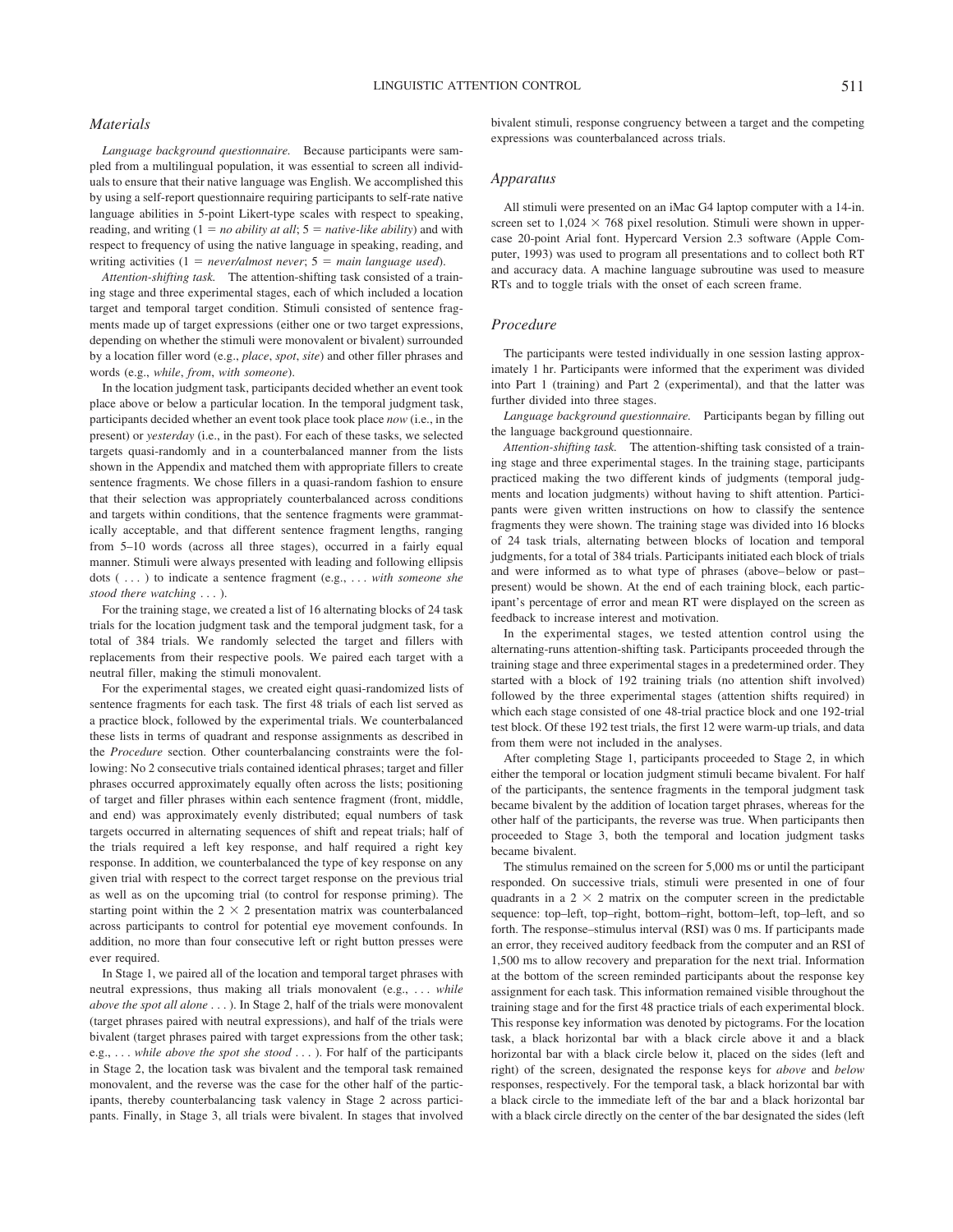and right) for the response keys for *past* (yesterday) and *present* (now) responses, respectively. A numeric keypad was used for responses with the *4* and *6* keys labeled *L* and *R* (left and right), respectively.

Participants were instructed to silently read each stimulus sentence fragment in full and to respond as quickly as possible without sacrificing accuracy. They were also asked to generally try to remember the sentence fragments for a recognition task to be conducted at the end of the experiment (this was included only for the purpose of encouraging full reading of the stimuli; with 720 items presented, the recognition test results were not expected to be meaningful). It was emphasized in both the instruction set and by the experimenter that they were simply to gain familiarity with the sentence fragments and not to attempt to memorize them. Following completion of the three stages of the alternating-runs paradigm, participants completed the short recognition test requiring them to respond whether a given sentence fragment was *new* (i.e., had not been presented in the experiment) or *old* (i.e., had been presented).

#### *Design*

The attention-shifting task conformed to a  $3 \times 2$  within-subject factorial design. There were 3 levels of condition (Stages 1–3) and 2 levels of attention trial type (repeat and shift).

For half of the participants, the *above* and *below* responses were assigned to the left and right keys, respectively, and the reverse was true for the other half. *Past* and *present* responses were always assigned to the left and right keys, respectively.

In the attention-shifting task, the quadrant on the screen selected as the location for stimulus presentation on the first trial was counterbalanced across participants. Crossing quadrant positions with the response key assignments resulted in eight counterbalanced sets. These counterbalancing measures controlled for potential confounds due to eye movements and position preference factors.

#### *Results*

For all statistical tests reported below ( $N = 24$ ), the alpha level for significance was set at .05.

#### *Participant Selection*

The language background questionnaire revealed that mean self-rated abilities in English were 4.9 for speaking, 4.8 for reading, and 4.9 for writing. The mean scores for frequency of each skill in English were 5 for speaking, 4.8 for reading, and 4.8 for writing. These data confirmed that the participants were Englishdominant L1 speakers of the language.

### *Attention-Shifting Task*

We calculated mean RTs on correct responses not following an error trial for each participant (see Table 1 for means, standard errors, and percentages of error in each stage). To remove outlier RTs within a participant's data set, we winsorized the data by replacing the slowest and fastest 10% of each individual's RTs with the next slowest or fastest RT, separately, for each of the 12 conditions obtained by crossing the stage (Stages 1–3), attention (repeat and shift), and task (location and temporal) factors.

One of our purposes in this study was to investigate shift costs using a multiword context with grammaticized linguistic elements in the alternating-runs design. Inspection of the data indicated that there were shift costs (slower responses on shift than on repeat trials) for 23, 24, and 23 of 24 participants within Stage 1, Stage

#### Table 1

| Mean Response Times (in Milliseconds) and Percentages of |  |
|----------------------------------------------------------|--|
| Error for Shift and Repeat Trials for Each Stage in the  |  |
| Three-Stage Attention-Shifting Task in Experiment 1      |  |

|                    | Response time |       | Percentage of<br>error |      |
|--------------------|---------------|-------|------------------------|------|
| Stimulus condition | M             | SE    | M                      | SE   |
| Stage 1            |               |       |                        |      |
| Shift              | 1,836         | 57.85 | 1.28                   | 0.17 |
| Repeat             | 1.493         | 55.84 | 0.55                   | 0.93 |
| Shift cost         | 343           | 34.57 |                        |      |
| Stage 2            |               |       |                        |      |
| Shift              | 1,996         | 83.80 | 1.03                   | 0.22 |
| Repeat             | 1,655         | 74.60 | 0.69                   | 0.19 |
| Shift cost         | 341           | 34.20 |                        |      |
| Stage 3            |               |       |                        |      |
| Shift              | 2,085         | 78.61 | 1.26                   | 0.28 |
| Repeat             | 1.801         | 84.57 | 0.96                   | 0.26 |
| Shift cost         | 284           | 39.29 |                        |      |

*Note.*  $N = 24$  in a fully repeated measures design. The shift costs means shown are the differences between mean shift and repeat response times.

2, and Stage 3, respectively. A priori *t* tests of shift versus repeat RTs in each of these three conditions yielded significant shift costs,  $t(23) \ge 7$ ,  $p < .0001$ , in all cases.

We also examined the data for congruency effects, that is, whether left or right responses normally associated with the foil element in a stimulus affected switch costs to the target. We performed the analyses on the Stage 3 data, because all trials were bivalent. We submitted data to a Shift (repeat or shift)  $\times$  Task (location or temporal)  $\times$  Congruency (congruent or incongruent) repeated measures analysis of variance (ANOVA) . The analysis revealed that all main effects and interactions involving congruency were not significant ( $Fs < 1$ ), indicating that the congruency of response associated with relevant and nonrelevant dimensions of the bivalent stimulus had no effect on the response time to the relevant dimension.

Our second purpose in this experiment was to investigate the nature of the underlying mechanisms involved in these linguistic shift costs. In order to accomplish this, it was initially necessary to recombine the data into appropriate sets, because in Stage 2 for a given participant, trials for one task were monovalent, and trials for the other task were bivalent with the actual valency assignments counterbalanced across participants. The reorganization made it possible to compare trials that shared the same valency, regardless of the task (location or temporal) from which the trial had come. Thus, trials were no longer being compared according to task but according to the valency of the trial itself.

Because we were interested in Stage 1–Stage 2 and Stage 2–Stage 3 comparisons, it was necessary to make appropriate but different selections for these comparisons. Therefore, for the Stage 1–Stage 2 comparison (test of the reconfiguration hypothesis), it was necessary to compare trials from Stage 1, in which participants shifted from a monovalent repeat trial to a monovalent shift trial, with trials in Stage 2, in which participants shifted from a monovalent repeat trial to a bivalent shift trial. For the Stage 2–Stage 3 comparison (test of the inertia hypothesis), it was necessary to compare trials from Stage 2, in which participants shifted from a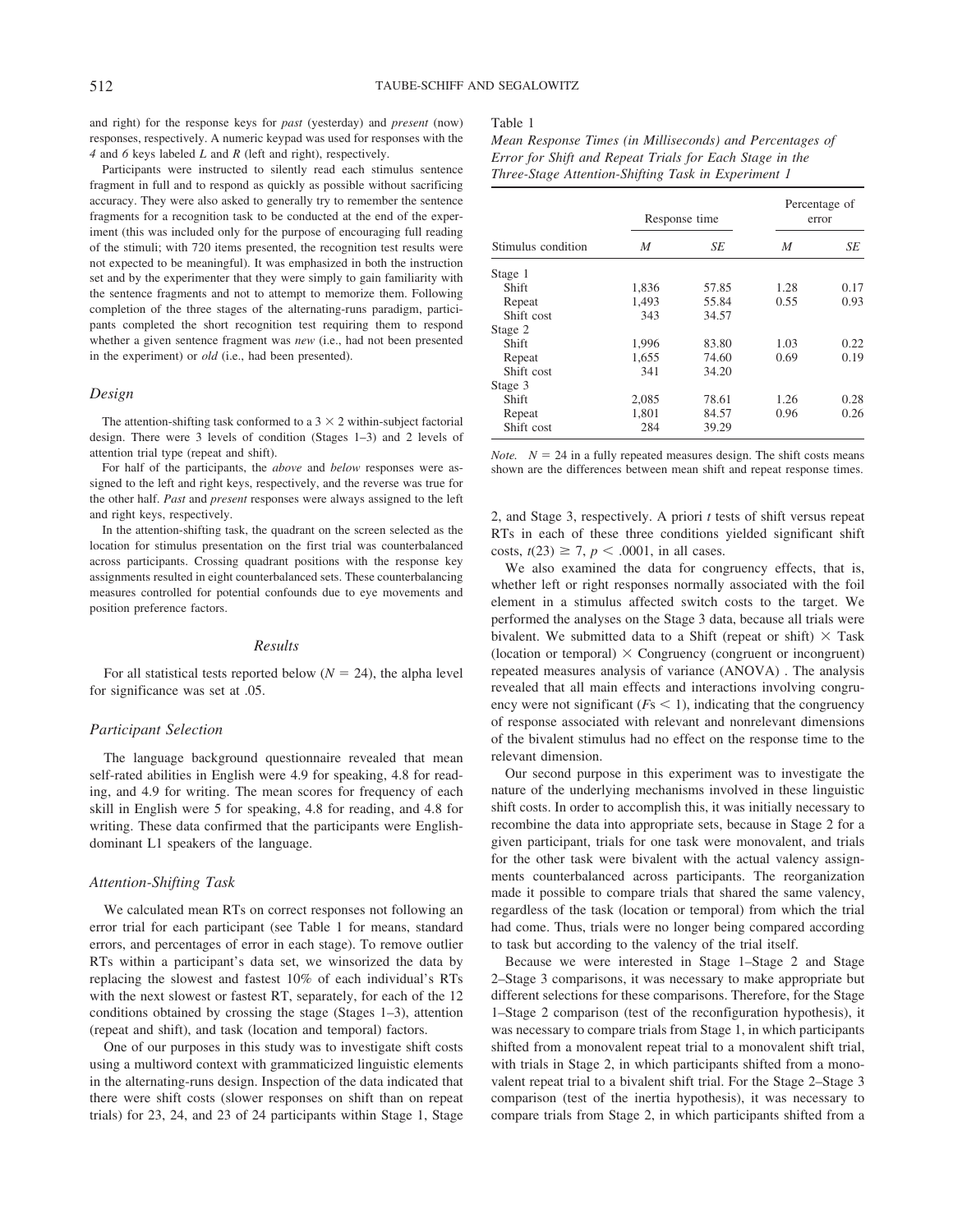monovalent repeat trial to a bivalent shift trial with Stage 3, in which participants shifted from a bivalent repeat trial to a bivalent shift trial. This selective recombination by valency ensured that, in the overall analyses, comparisons were also counterbalanced in terms of the data included. These analyses also ensured that comparisons involved data from trials with the same valency, ruling out the possibility that any observed effects could be due to valency differences resulting from the tasks from which data were selected for comparison. Table 2 shows the means, standard errors, and percentages of error in each stage for the recombined data.

We then submitted the data to two separate repeated measures ANOVAs: Shift (repeat and shift)  $\times$  Stage (Stages 1 and 2) in one analysis and Shift (repeat and shift)  $\times$  Stage (Stages 2 and 3) in the other. These analyses provided information as to whether there were significant differences in shift costs between Stages 1 and 2 (a test of the reconfiguration hypothesis) and between Stages 2 and 3 (a test of the inertia hypothesis).

*Stage 1 versus Stage 2.* Results from Stage 1 versus Stage 2 showed a main effect of shift,  $F(1, 23) = 17.96$ ,  $MSE =$ 432,856.47,  $p < .0005$ , partial  $\eta^2 = .438$ ; as well as a main effect of stage,  $F(1, 23) = 6.94$ ,  $MSE = 60,495.57$ ,  $p < .05$ , partial  $\eta^2 =$ .232. The Shift  $\times$  Stage interaction was also significant,  $F(1, \cdot)$ 23) = 23.97,  $MSE = 23,279.51, p < .0001$ , partial  $\eta^2 = .510$ , indicating (as shown in Table 2) that shift costs were significantly greater in Stage 2 than they were in Stage 1.

*Stage 2 versus Stage 3.* Results from Stage 2 versus Stage 3 showed a main effect of shift,  $F(1, 23) = 17.11$ ,  $MSE =$ 434,880.68,  $p < .0005$ , partial  $\eta^2 = .427$ . There was also a main effect of stage,  $F(1, 23) = 19.61$ ,  $MSE = 46,715.11$ ,  $p < .0005$ , partial  $\eta^2$  = .460. The Shift  $\times$  Stage interaction was also significant,  $F(1, 23) = 26.06$ ,  $MSE = 24,998.02$ ,  $p < .0001$ , partial  $\eta^2 =$ .531, indicating that shift costs were greater in Stage 2 than they were in Stage 3 (as shown in Table 2). Inspection of the data revealed that the repeat RTs in Stage 2 were faster than they were in Stage 3. This might have been due to the fact that, after recombining the data as described above, Stage 2 repeat trials

## Table 2

*Mean Response Times (in Milliseconds) and Percentages of Error for Shift and Repeat Trials for the Recombined Data in the Three-Stage Attention-Shifting Task in Experiment 1*

|                    | Response time |        | Percentage of<br>error |      |
|--------------------|---------------|--------|------------------------|------|
| Stimulus condition | M             | SE     | M                      | SЕ   |
| Stage 1            |               |        |                        |      |
| Shift              | 1.849         | 93.62  | 1.27                   | 0.25 |
| Repeat             | 1,433         | 84.22  | 0.58                   | 0.16 |
| Shift cost         | 417           | 136.24 |                        |      |
| Stage 2            |               |        |                        |      |
| Shift              | 2,134         | 127    | 1.30                   | 0.34 |
| Repeat             | 1,413         | 84.29  | 0.53                   | 0.13 |
| Shift cost         | 722           | 139.46 |                        |      |
| Stage 3            |               |        |                        |      |
| Shift              | 2,165         | 104.40 | 1.02                   | 0.34 |
| Repeat             | 1,773         | 106.75 | 1.09                   | 0.29 |
| Shift cost         | 392           | 137.38 |                        |      |

*Note.*  $N = 24$  in a fully repeated measures design. The shift costs means shown are the differences between mean shift and repeat response times. involved monovalent stimuli, whereas in Stage 3, they involved bivalent stimuli. This possibility in turn suggested that repeat trial RTs from bivalent trials in Stage 2 would not differ from the corresponding trials in Stage 3. We confirmed this by comparing bivalent trial repeat data in Stage 2 with the corresponding bivalent repeat data from Stage 3,  $t(23) = 1.34$ ,  $SE = 50.92$ ,  $p = .20$ .

### *Discussion*

Our main purpose in this experiment was to investigate whether linguistic shift costs existed when using the alternating-runs paradigm with stimuli embedded in contextualized, sentence-like stimuli. Our second purpose was to test whether inertial or reconfiguration processes underlie shift costs involved in this form of language-based processing. Two important findings were established: (a) we found robust shift costs when using sentence-like stimuli; and (b) we found that reconfiguration, rather than inertial processes, underlay the linguistic attention shifts obtained.

The evidence for attention shift costs was robust. The effect was replicated in each of the three stages with the same participants, with 96% or 100% of the participants showing the effect each time, and the shift costs were sizable (see Table 1). These results strongly indicate that the alternating-runs paradigm is appropriate for studying issues of language and cognitive control with the use of contextualized stimuli.

The comparisons performed on the results from the three stages of the modified alternating-runs paradigm clearly supported the reconfiguration hypothesis as proposed by Rogers and Monsell (1995). Recall that in Stage 1, all stimuli were monovalent, and thus there were no competing stimuli on any given trial with which participants had to contend. In Stage 2, however, one of the tasks became bivalent, thereby increasing the difficulty of preparing (reconfiguring the task set) for the upcoming trial. Consistent with the reconfiguration hypothesis, participants experienced greater shift costs in Stage 2 compared with Stage 1. These findings contrast those of Wylie and Allport (2000), who found equivalent shift costs between Stages 1 and 2 in a similar design that led them to conclude that shift costs were not the result of preparatory processes for the upcoming task.

Results from the comparison of Stages 2 and 3 also contrasted those of Wylie and Allport (2000), who found greater shift costs in their Stage 3 than in their Stage 2. They argued that because Stage 3 involved only bivalent stimuli (unlike Stage 2, which involved both bivalent and monovalent stimuli), the trial prior to a shift required inhibiting the competing task set, resulting in greater shift costs. In contrast, in Stage 2, the trial prior to a shift was monovalent half of the time and so did not require inhibiting a competing task set. In our experiment, there was a significant interaction between shift costs in Stages 2 and 3. However, as can be seen from Table 2, there were smaller shift costs in Stage 3 than there were in Stage 2, ruling out task set inertia as an explanation. The data indicated, in fact, that this interaction effect was a result of repeat trials in Stage 2 being performed faster than repeat trials in Stage 3. This may have occurred because in Stage 2, the critical repeat trials were monovalent, whereas in Stage 3, they were bivalent. The results from this analysis also provided support for a reconfiguration account of linguistic attention shifting, as evidenced by the lack of slower performance on the shift trials when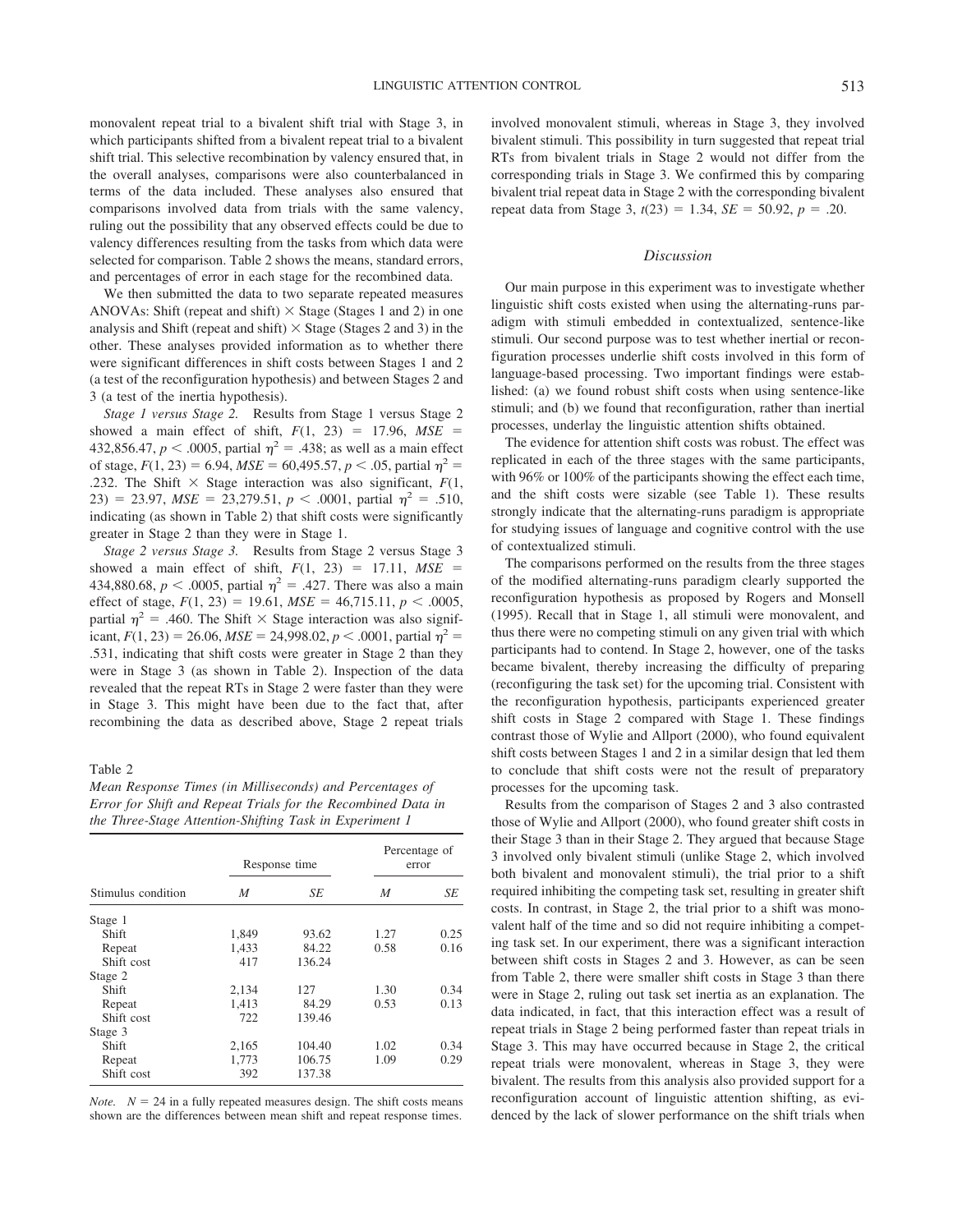attention was shifted to a bivalent task from either a monovalent or a bivalent task.

Results from this experiment are consistent with the idea that the grammaticized elements of a sentence can give rise to attentional shift costs, insofar as they require an individual to refocus attention on a different aspect of the mental representation of the meaning contained in a phrase. In the present study, participants were required to shift attention between sentence-like stimuli that contained temporal and spatial attention-directing function words. Of course, in natural language, speakers may sometimes have to shift attention between attention-directing words that are grammatically more similar in nature (e.g., from one spatial dimension to another) and sometimes more different (e.g., from a spatial to a temporal dimension). Investigating attentional processes with tasks that are similar on a particular dimension has recently been carried out with simple decontextualized stimuli. Arrington, Altmann and Carr (2003) found that shift costs were lower when the tasks were similar on a particular dimension (intradimensional shifting) than they were when they were dissimilar (extradimensional shifting). In the next experiment, we extended this investigation of dimensional similarity to the case of linguistic attention shifting.

### Experiment 2

We designed Experiment 2 to accomplish two main goals. First, we attempted to replicate the finding in Experiment 1 of linguistic shift costs using the attention-shifting task involving attentiondirecting functions of language. Second, we examined the effect of task similarity on attention shifting by comparing intradimensional with extradimensional shifting, where the dimensions were relationships signaled by grammaticized elements of language.

Arrington et al. (2003) manipulated task similarity of simple cognitive tasks within an attention-shifting design. Participants shifted attention between judgment tasks that were relatively similar (height vs. width and hue vs. brightness) and between tasks that were relatively dissimilar (height vs. hue and width vs. brightness). Arrington et al. found that shift costs were lower when tasks were similar in nature than they were when they were dissimilar. The authors concluded that this enhanced ability to shift attention reflected the operation of a shared attentional control for form (the height and width judgments) and color (the hue and brightness judgments). These results suggested that shifting between tasks that shared perceptual operations decreased the burden placed on the attentional system, resulting in decreased shift costs, and that the reverse was true for tasks not sharing perceptual operations.

Whether the idea of contrasting shared and unshared attentional control, as used by Arrington et al. (2003), can be applied to linguistic situations involving grammaticized elements of language is an open question. Results from research by Kemmerer and his colleagues (Kemmerer, 2005; Kemmerer & Tranel, 2000), demonstrating that different neural representations underlie different types of linguistic processing, suggest that this idea is indeed relevant. For example, Kemmerer (2005) found a double dissociation between the processing of temporal and spatial aspects of language in left-hemispheric brain-damaged patients. This result demonstrates that different categories of grammaticized elements of language are dissociable on a neurologic level. One implication of this finding is that attentional processing may be affected differently when shifting within one category of grammaticized

elements (intradimensional shifting) as opposed to shifting between two categories of grammaticized elements (extradimensional shifting).

We designed Experiment 2 to investigate whether the findings in Arrington et al. (2003) could be extended to the case of attention-directing grammaticized elements of language. Participants were tested in two different conditions. One was a grammatically dissimilar condition, a replication of the temporal-location judgment task from Experiment 1. As before, the target stimuli in the temporal judgment task were phrases referring to temporal aspects of events (past and present) embedded in sentence fragments. The target stimuli in the location judgment task were phrases referring to spatial location in the vertical dimension (above and below). The other condition was the grammatically similar condition, involving two different location judgment tasks. In one task, the target phrases again referred to spatial location in the vertical dimension, embedded in sentence fragments, using stimuli such as . . . *all alone above the spot* ...and ... *from below the site with them* ... *.* In the second task, the target phrases referred to relative spatial proximity, labeled as near–far judgments, with stimuli such as . . . *while next to the spot with them* ..." or ... *while beyond the place with someone* . . . . This design made it possible to compare performance in the above–below task when shifting intradimensionally (i.e., between two spatial dimensions) and when shifting extradimensionally (i.e., between a spatial and temporal dimension). Given the results reported in Arrington et al. (2003), we hypothesized that linguistic shift costs would be lower for intra- compared with extradimensional shifts.

## *Method*

Except where noted, the method was the same as described in Experiment 1.

#### *Participants*

Participants were 24 undergraduate Concordia University students  $(M =$ 24 years, range  $= 19-32$  years; 17 women and 7 men; L1  $=$  English).

#### *Materials*

The attention-shifting task consisted of a training stage and an experimental stage, with a grammatically similar and dissimilar condition in each. All stimuli were monovalent in this experiment, consisting of sentence fragments made up of one set of target expressions surrounded by filler words.

The two judgment tasks for the dissimilar condition were identical to the temporal-location judgment tasks of Experiment 1 (the above–below task and the past–present task) as described in the method section of Experiment 1. The two judgment tasks for the similar condition required decisions about whether an event took place above or below (i.e., the above–below task) a particular location or near or far from a particular location (the near–far task). Fillers were created and selected in the same manner as described in the *Method* section of Experiment 1. All stimuli are shown in the Appendix.

The method for creating and counterbalancing the training and experimental stimuli lists was identical to that used in Experiment 1. For the training stage, a list of 16 alternating blocks of 24 task trials were created for the dissimilar condition (i.e., above–below and past–present) and the similar condition (i.e., above–below and near–far) for a total of 384 trials in each condition. For the experimental stage, eight quasi-randomized lists of sentence fragments were created for each task, with the first 48 trials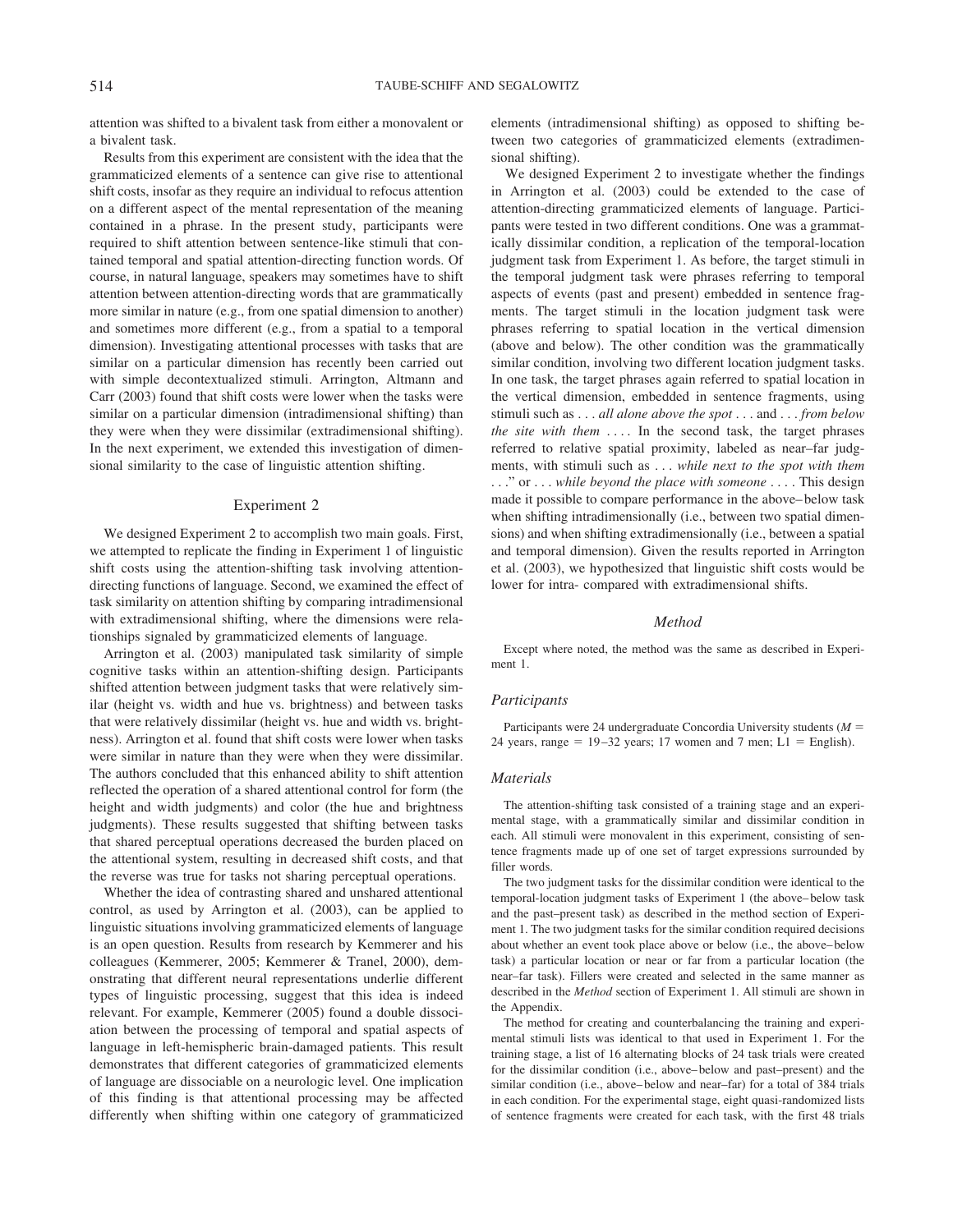again serving as a practice block followed by the experimental trials. The apparatus used to present all of the stimuli was identical to that of Experiment 1.

#### *Procedure*

Participants were tested individually in one session that lasted approximately 1 hr. Participants were informed that the experiment was divided into two conditions that were each divided into Part 1 (training) and Part 2 (experimental). Except where noted, the procedure was as described in Experiment 1.

As before, the attention-shifting task consisted of a training stage and an experimental stage. In the training stage, participants practiced making different kinds of judgments (temporal judgments and location judgments) without having to shift attention. In the experimental stage, we tested attention control again using the alternating-runs attention-shifting task. Participants proceeded in either the dissimilar or similar condition in an order that was counterbalanced across all participants. In each condition, they started with a block of 384 training trials (no attention shifts) followed by the experimental stage (attention shifts required), which consisted of one 48-trial practice block and one 192-trial experimental block. Of these 192 test trials, the first 12 were warm-up trials, and data from them were excluded from the analysis.

Response key information was denoted by pictograms. The above– below task and past–present task pictograms were illustrated as described in the Experiment 1 *Method* section. For the near–far task, a black vertical bar with two adjacent black circles on either side of it and a black vertical bar with two adjacent circles far apart on either side designated the sides (left and right) for the response keys *near* and *far*, respectively.

#### *Design*

The attention-shifting task conformed to a  $2 \times 2$  within-subject factorial design. There were 2 levels of condition (dissimilar and similar) and 2 levels of attention trial type (repeat and shift).

For half of the participants in the dissimilar condition, the *above* and *below* responses were assigned to the left and right keys, respectively, and the reverse was the case for the other half. *Past* and *present* responses were always assigned to the left and right keys, respectively. For half of the participants in the similar condition, the *above* and *below* responses were assigned to the left and right keys, respectively, and the reverse was the case for the other half. *Near* and *far* responses were always assigned to the left and right keys, respectively. Other counterbalancing measures were identical to those described in the Experiment 1 section.

#### *Results*

For all statistical tests reported below  $(N = 24)$ , the alpha level for significance was set at .05.

#### *Language Background Questionnaire*

Results from the language background questionnaire that indicated mean self-rated abilities in English were 4.9 for speaking, 4.7 for reading, and 4.6 for writing. The mean scores for frequency of each skill in English were 5 for speaking, 5 for reading, and 5 for writing.

## *Attention-Shifting Task*

We calculated mean RTs on correct responses not following an error trial for each participant (see Table 3 for means, standard errors, and percentages of error in each condition). To remove

## Table 3

*Mean Response Times (in Milliseconds) and Percentages of Error for Shift and Repeat Trials for Each Condition in the Attention-Shifting Task in Experiment 2*

|                    | Response time |       | Percentage of<br>error |      |
|--------------------|---------------|-------|------------------------|------|
| Stimulus condition | M             | SE    | M                      | SE   |
| Dissimilar         |               |       |                        |      |
| Shift              | 1,646         | 88.42 | 1.40                   | 0.23 |
| Repeat             | 1,284         | 57.69 | 0.88                   | 0.17 |
| Shift cost         | 362           | 46.50 |                        |      |
| Similar            |               |       |                        |      |
| Shift              | 1,402         | 82.95 | 0.90                   | 0.20 |
| Repeat             | 1,209         | 73.81 | 0.66                   | 0.15 |
| Shift cost         | 193           | 36.15 |                        |      |

Note.  $N = 24$  in a fully repeated measures design. The shift costs means shown are the differences between mean shift and repeat response times.

outlier RTs within a participant's data set, we winsorized the data by replacing the slowest and fastest 10% of the individual's RTs with the next slowest or fastest RT separately for each of the eight conditions formed by crossing the condition (grammatically similar or grammatically different), attention (repeat or shift) and judgment task (above–below, near–far, or past–present) factors.

One of our goals in this experiment was to replicate the existence of shift costs using linguistic stimuli in the alternating-runs paradigm. Therefore, we again conducted tests to ensure that the alternating-runs design yielded shift costs as expected in the dissimilar and similar conditions. Inspection of the data revealed that there were 24 and 20 participants who did so, respectively. A priori *t* tests of shift versus repeat RTs in each of these two conditions yielded significant shift costs,  $t(23) \ge 5$ ,  $p < .0001$ , in all cases.

Our second goal in this experiment was to test whether task similarity affects attention shift costs in linguistic task shifting. For this purpose, we included only the data from the above–below task in the analyses (see Table 4 for means, standard errors, and percentages of error in each task). We submitted these data to a  $2 \times 2$  Shift (repeat, shift)  $\times$  Condition (similar, dissimilar) repeated measures ANOVA. The results yielded no main effect of condition  $(F < 1)$ , suggesting no significant difference in overall performance on the above–below task as a function of whether it was accompanied by a similar or dissimilar task. There was a main effect of shift, indicating faster RTs on repeat trials, overall, than on shift trials,  $F(1, 23) = 71.61$ ,  $MSE = 22,587.09$ ,  $p < .0005$ , partial  $\eta^2$  = .757. Finally, the Shift  $\times$  Condition interaction was significant, indicating smaller shift costs in the similar condition than in the dissimilar condition,  $F(1, 23) = 8.51$ ,  $MSE =$ 19,224.79,  $p < .01$ , partial  $\eta^2 = .270$ .

## *Discussion*

The two main purposes of this experiment were the following. First, we designed the experiment to replicate the linguistic shift cost effect using the alternating-runs design with contextualized, sentence-like stimuli. Second, we investigated task similarity effects (intra- vs. extradimensional shifting) on linguistic attention shift costs. Two important findings were established: (a) shift costs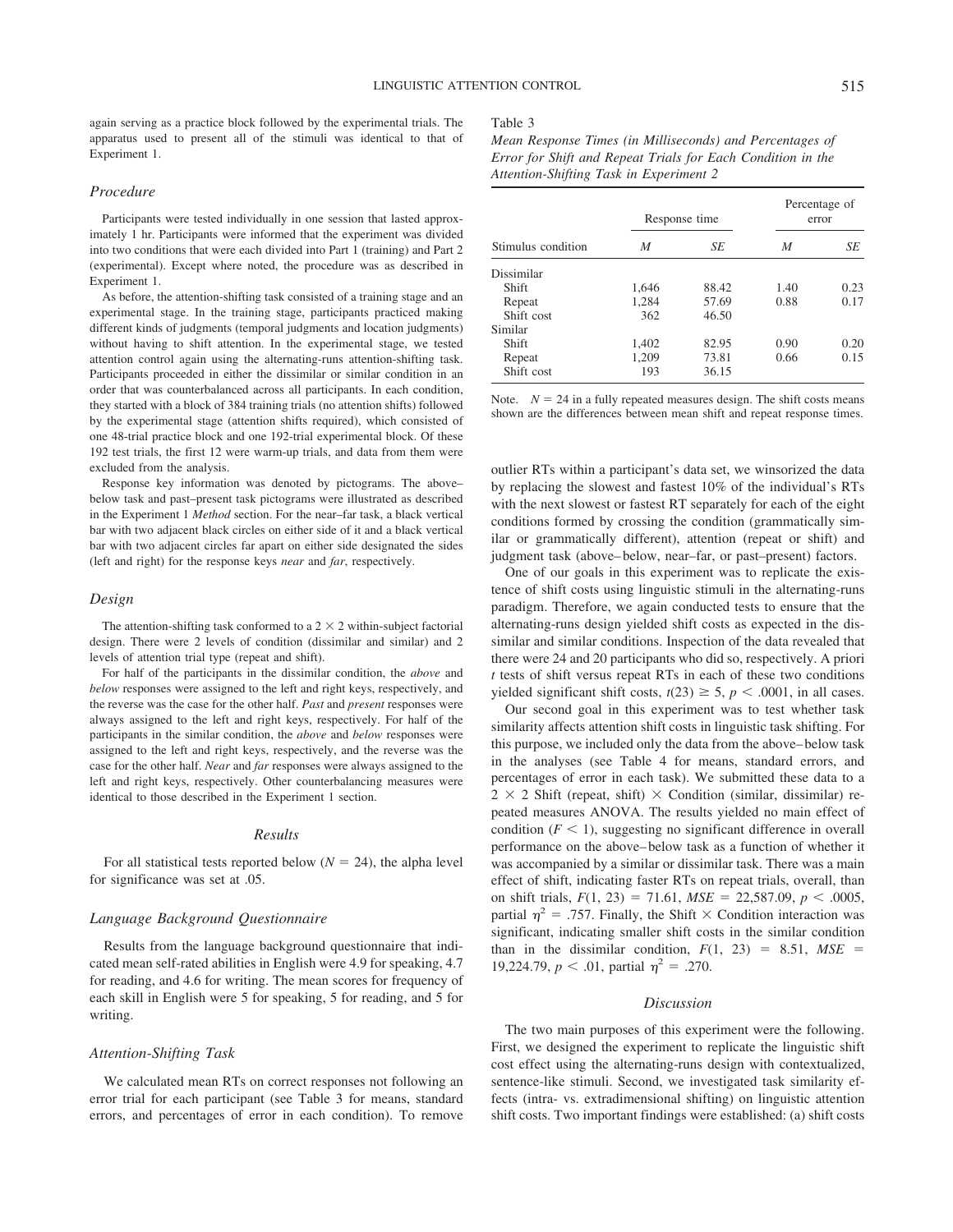Table 4

*Mean Response Times (in Milliseconds) and Percentages of Error for Shift and Repeat Trials for Each Above–Below Task in the Attention-Shifting Task in Experiment 2*

|                    | Response time |       | Percentage of<br>error |      |
|--------------------|---------------|-------|------------------------|------|
| Stimulus condition | M             | SE    | M                      | SE   |
| Dissimilar         |               |       |                        |      |
| Shift              | 1,394         | 88.16 | 1.13                   | 0.32 |
| Repeat             | 1,052         | 53.20 | 0.44                   | 0.16 |
| Shift cost         | 342           | 47.16 |                        |      |
| Similar            |               |       |                        |      |
| Shift              | 1,291         | 84.36 | 1.00                   | 0.29 |
| Repeat             | 1,114         | 80.47 | 0.63                   | 0.16 |
| Shift cost         | 177           | 35.50 |                        |      |

Note.  $N = 24$  in a fully repeated measures design. The shift costs means shown are the differences between mean shift and repeat response times.

were replicated using contextualized linguistic stimuli, and (b) task similarity affected linguistic attention shift costs. The evidence for shift costs was, as in Experiment 1, robust. We obtained this effect in the dissimilar condition (as used in Experiment 1) with 100% of the participants showing the effect and showing a sizable shift cost (see Table 3). Shift costs were also found in the grammatically similar condition (see Table 3), albeit to a significantly lesser extent, with 83% of the participants showing the effect each time. These results provide further evidence supporting the use of the alternating-runs paradigm for studying issues of language and cognitive control with contextualized stimuli.

The similarity effects found here with linguistic attention shifting were consistent with the findings of Arrington et al. (2003). Because they obtained their results using simple cognitive tasks (judging colored rectangles), with the current data, we extend these effects to complex language processing. In this study, we investigated the impact of shared attentional control on performance with the same task—the above–below task—in the context of both a similar (near–far) and dissimilar (past–present) contrasting task. This ruled out any task-specific effects that might, in principle, have accounted for the results. The finding that overall mean RTs for performance on the above–below task did not differ between the similar and dissimilar conditions, and that only the magnitude of the attention shift did, further supported this conclusion. This finding rules out the possibility that a general slowing down occurred in the dissimilar condition.

Whereas Arrington et al. (2003) explored the effects of shared attentional resources on resulting task-shifting processes, others have recently investigated shared versus differentiated representations of attentional resources in processing linguistic metaphoric systems. Gentner, Imai, and Boroditsky (2002) investigated the psychological status of two metaphoric systems used in English to describe temporal events in terms of spatial metaphors (time flowing by the observer vs. the observer moving through the environment; see Gentner et al., 2002, for specific details). These two systems led to different assignments of front–back to a time line. For example, in the time-moving system, a sentence such as *I will see you before 4 o'clock* will cause *before* to be assigned to a past (earlier) event. However, in the observer-moving system, in

a sentence such as *His whole future is before him*, *before* is assigned to a future (later) event.

Gentner et al. (2002) conducted three experiments to examine whether participants were faster to process space–time metaphors if the preceding sentence unpredictably referred to the same metaphoric system or if it unpredictably referred to a different metaphoric system. Participants responded faster and made fewer errors during both reading and oral comprehension when the sequence of sentences presented all referred to the same metaphoric system. Results suggested that during language processing, distinctions are made between these two metaphoric systems and thereby supported the idea of two separate ways of representing temporal information. Although the focus of the experiments reported in Gentner et al. was metaphoric conceptualization, as opposed to grammaticized processing as such, their results support the idea that representations regarding temporal and spatial judgments are organized in psychologically distinct and dissociable ways and hence make different demands on attention. The current results are consistent with these ideas as well as with the recent neurologic evidence illustrating a distinction between temporal and spatial information processing (Kemmerer, 2005) discussed earlier.

Overall, Experiment 2 demonstrated that distinctions within linguistic processing of grammaticized dimensions are significant for attentional processing. These results, along with those of Gentner et al. (2002) as well as Kemmerer (2005), illustrate important distinctions that exist within grammatical processing of an individual's native language system.

## General Discussion

We obtained the following results in the two experiments reported here. First, shifting attention between contextualized attention-directing elements of language in an alternating-runs design resulted in significant shift costs. Second, task set reconfiguration mechanisms underlay these linguistic shift costs. Third, intradimensional attention shifting yielded lower shift costs than extradimensional attention shifting with grammaticized stimuli. These findings support and build on recent results regarding attentional processing and language use. These experiments also provide a cognitive psychological (as opposed to a purely theoretical linguistic) grounding for the proposed attention-directing nature of grammaticized elements of language.

These experiments complement and extend what is known about grammaticized elements of language. The cognitive linguistic perspective proposes that language itself acts as an attention-directing mechanism, shaping the creation of a mental construction by the recipient that corresponds to the sender's meaning. This attentiondirecting function is carried out especially by the grammaticized elements of language (e.g., Langacker, 1987; Slobin, 1996). The results from the current studies demonstrate that when the grammaticized elements of a sentence force an individual to refocus his or her attention, a shift cost is involved.

In addition, the results demonstrated that processing the grammaticized elements of language in an attention-shifting context involved task set reconfiguration and not task set inertia. Why might attention shifting within the language domain involve only reconfiguration mechanisms? As pointed out by Monsell et al. (2000) and Yeung and Monsell (2003), evidence for task set inertia processes has been found mainly when there is a marked asym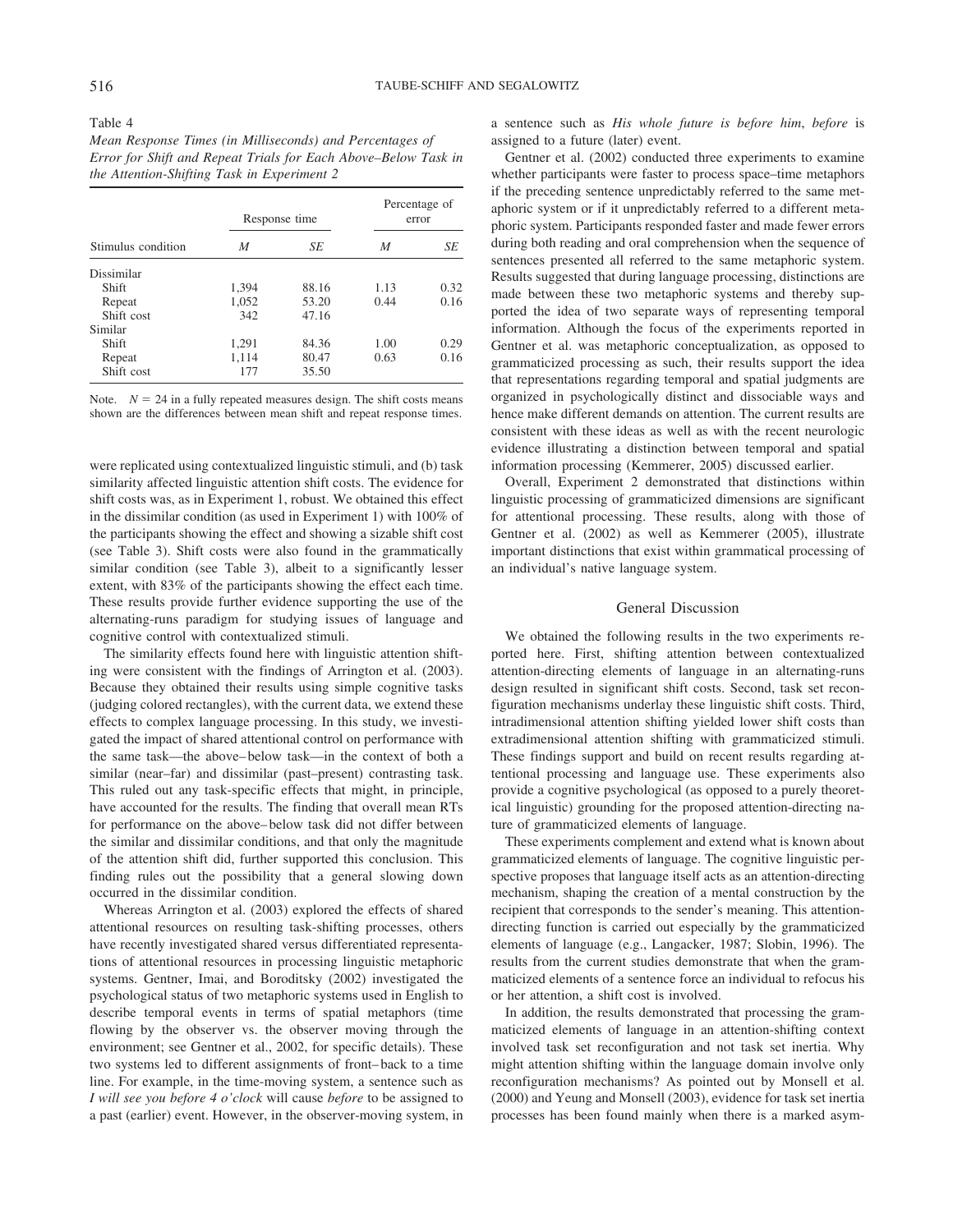metry of strength for one of the tasks compared with the other (e.g., for word reading over color naming in Wylie & Allport, 2000). Language use, particularly within an individual's first language, would not be expected to produce such asymmetries for particular grammaticized categories, given the high level of proficiency within that language. Conversely, shifting attention between languages might be expected to produce these types of asymmetries. Meuter and Allport (1999) have shown this in a study in which bilingual participants were required to shift unpredictably between naming digits in their first (i.e., dominant) and second (i.e., weaker) languages. Results showed that, paradoxically, there was a greater shift cost in digit naming when switching to the dominant language from the nondominant language than vice versa, providing evidence for the involvement of task set inertia processes. This occurred, however, in the context of shifting *between* two languages, and not in the context of shifting attention *within* one language, as we examined in the two experiments reported here. The present findings thus broaden what is known about shift cost mechanisms involved in the use of contextualized, grammaticized language within one's native language system.

Given that the participants only performed within their native language, it could be argued that the effects demonstrated were not specifically linguistic but reflected nonlanguage conceptually based shifts (e.g., visuospatial concept shifting) that were cued by language labels. Although this is a logical possibility, it is important to note that the findings from Experiments 1 and 2 complement previous findings that more directly support the idea of language-based shift costs. Segalowitz and Frenkiel-Fishman (in press) tested bilingual participants on a linguistic version of the alternating-runs design. Their procedure required participants to shift attention between tasks involving time-related adverbials and conjunctions. They found that shift costs in the second language were correlated with second language proficiency, even after statistically controlling for conceptually based processing by partialing out shift costs obtained in the first language. In addition, Taube-Schiff and Segalowitz (in press) tested moderate bilinguals on an attention shifting task similar to Experiment 2 in the present study and found a greater shift cost effect (i.e., reflecting a greater attentional burden) in the participants second, less proficient language than in their first language, and this relationship between attention and proficiency was obtained only when the task stimuli were grammatical elements (function words) and not when they were concrete nouns (content words). Viewed in the context of these other studies, the present results provide further evidence regarding linguistic attentional control that is obtained in task shifting involving grammatical elements of language.

The findings from Experiment 2 also complement the results reported by Gentner et al. (2002) and Kemmerer (2005), who demonstrated dissociations in the processing of grammaticized elements at the psychological and neurologic levels; Experiment 2 demonstrated the existence of *attentional* processing differences within such domains. Kemmerer and Tranel (2000) recently extended their findings to neurologic representations in perceptual domains. They found neurologic evidence for dissociations between linguistic (e.g., "around, above, below") and nonlinguistic/ perceptual (e.g., two inches long) representations of space. Although the present studies did not address questions regarding linguistic attention for nongrammaticized language expressions (nouns, adjectives, and so forth), the findings reported by Kemmerer and Tranel suggest that the processing of grammaticized elements may in fact be different from the processing of nongrammaticized elements (see Chung & Segalowitz, 2003, and Taube-Schiff & Segalowitz, in press, for support).

Kemmerer and Tranel's (2000) neurologic findings complement the cognitive linguistic perspective regarding some differences between grammaticized and nongrammaticized elements of language. Slobin (1996) pointed out, for example, that nongrammaticized elements (e.g., content words) of language relate to categories of thought directly associated with sensorimotor experiences. In contrast, grammaticized elements are not directly associated with these types of experiences. Therefore, this renders them more difficult to acquire than nouns, adjectives, and so forth because the learner receives less consistent, concrete evidence about their meaning in a given learning episode, compared with the evidence available for nongrammaticized words. Because of these fundamental differences between grammaticized and nongrammaticized elements in language, it becomes particularly important to investigate the differences in mechanisms recruited for attentional processing by these two broad categories of language elements and the implications such differences might have for understanding language development (for studies of these issues in relation to second language development, see, e.g., Chung & Segalowitz, 2003; Segalowitz & Frenkiel-Fishman, in press; Taube-Schiff & Segalowitz, in press,).

In summary, the present study provided support for a type of attention that is based on a cognitive linguistic perspective regarding the attention-directing role of grammaticized elements in language. The evidence was obtained using an adaptation of the alternating-runs paradigm, in which the stimuli were presented in a contextualized manner, adding greater ecological validity to the outcome, and demonstrating the potential that this particular research design may have for future studies in this area. The results indicated that task set reconfiguration, not task set inertia, underlies the attention shifts obtained with this experimental design and possibly, therefore, the attention shifts that occur in natural language use. Together, the results of the two experiments reported here provide encouraging behavioral support for the view that one important function of language is to serve as an attention-directing system.

#### References

- Allport, D. A., Styles, E. A., & Hsieh, S. (1994). Shifting intentional set: Exploring the dynamic control of tasks. In C. Umiltà & M. Moscovitch (Eds.), *Attention and performance XVIII: Conscious and nonconscious information processing. Attention and performance series* (pp. 421– 452). Cambridge, MA: MIT Press.
- Apple Computer, Inc. (1993). HyperCard 2.3 [Computer software]. Cupertino, CA: Author.
- Arbuthnott, K. D., & Woodward, T. S. (2002). The influence of cue-task association and location on switch cost and alternating-switch cost. *Canadian Journal of Experimental Psychology, 56,* 18–29.
- Arrington, C. M., Altmann, E. M., & Carr, T. H. (2003). Tasks of a feather flock together: Similarity effects in task switching. *Memory & Cognition, 31,* 781–789.
- Chung, W. M. N., & Segalowitz, N. (2003, July). *A language-specific form of attention underlies L2-proficiency.* Poster session presented at the Cognitive Science Society Conference, Boston.
- De Jong, R. (2000). An intention-activation account of residual switch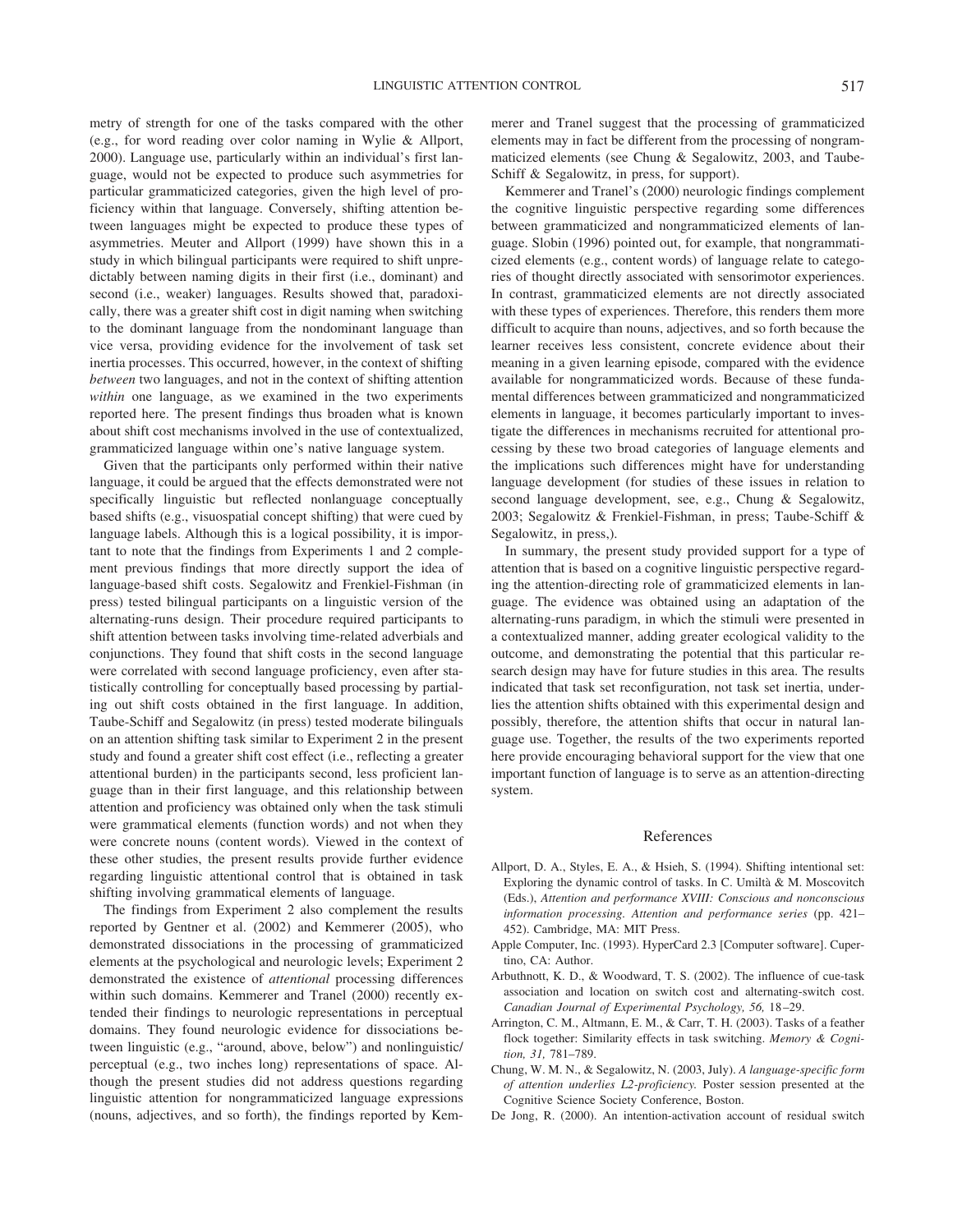costs. In S. Monsell & J. Driver (Eds.), *Control of cognitive processes: Attention and performance XVIII: Conscious and nonconscious information processing. Attention and performance series* (pp. 357–376). Cambridge, MA: MIT Press.

- Gentner, D., Imai, M., & Boroditsky, L. (2002). As time goes by: Evidence for two systems in processing space time metaphors. *Language and Cognitive Processes, 17,* 537–565.
- Jersild, A. T. (1927). Mental set and shift. *Archives of Psychology, Whole No. 89.*
- Kemmerer, D. (2005). The spatial and temporal meanings of English prepositions can be independently impaired. *Neuropsychologia, 43,* 797–806.
- Kemmerer, D., & Tranel, D. (2000). A double dissociation between linguistic and perceptual representations of spatial relationships. *Cognitive Neuropsychology, 17,* 393–414.
- Langacker, R. W. (1987). *Foundations of cognitive grammar, Volume I: Theoretical prerequisites*. Stanford, CA: Stanford University Press.
- Levelt, W. J. M. (1989). *Speaking: From intention to articulation.* Cambridge, MA: MIT Press.
- Levelt, W. J. M. (1999). Language production: A blueprint of the speaker. In C. Brown & P. Hagoort (Eds.), *Neurocognition of language* (pp. 83–122). Oxford, England: Oxford University Press.
- Mayr, U., & Kliegl, R. (2000). Task-set switching and long-term memory retrieval. *Journal of Experimental Psychology: Learning, Memory, and Cognition, 26,* 1124–1140.
- Meiran, N. (1996). Reconfiguration of processing mode prior to task performance. *Journal of Experimental Psychology: Learning, Memory, and Cognition, 22,* 1423–1442.
- Meiran, N. (2000). Modeling cognitive control in task-switching. *Psychological Research, 63,* 234–249.
- Meiran, N., Chorev, Z., & Sapir, A. (2000). Component processes in task switching. *Cognitive Psychology, 41,* 211–253.
- Meuter, R. F. I., & Allport, A. (1999). Bilingual language switching in naming: Asymmetrical costs of language selection. *Journal of Memory and Language, 40,* 25–40.
- Monsell, S., Sumner, P., & Waters, H. (2003). Task set reconfiguration with predictable and unpredictable task switches. *Memory & Cognition, 31,* 327–342.
- Monsell, S., Yeung, N., & Azuma, R. (2000). Reconfiguration of task-set: Is it easier to switch to the weaker task? *Psychological Research, 63,* 250–264.
- Rogers, R. D., & Monsell, S. (1995). Costs of a predictable switch between

simple cognitive tasks. *Journal of Experimental Psychology: General, 124,* 207–231.

- Rubinstein, J., Meyer, D. E., & Evans, J. E. (2001). Executive control of cognitive processes in task switching. *Journal of Experimental Psychology: Human Perception and Performance, 27,* 763–797.
- Ruthruff, E., Remington, R. W., & Johnston, J. C. (2001). Switching between simple cognitive tasks: The interaction of top-down and bottom-up factors. *Journal of Experimental Psychology: Human Perception and Performance, 27,* 1404–1419.
- Segalowitz, N., & Frenkiel-Fishman, S. (in press). Attention control and ability level in a complex cognitive skill: Attention-shifting and second language proficiency. *Memory & Cognition.*
- Slobin, D. (1996). From "thought and language" to "thinking for speaking". In J. J. Gumperz & S. C. Levinson (Eds.), *Rethinking linguistic relativity* (pp. 70–96). Cambridge, England: Cambridge University Press.
- Slobin, D. (2003). Language and thought online: Cognitive consequence of linguistic relativity. In D. Gentner & S. Goldin-Meadow (Eds.), *Language in mind: Advances in the study of thought and language* (pp. 157–191). Cambridge, MA: MIT Press.
- Sohn, M. H., & Anderson, J. R. (2001). Task preparation and task repetition: Two-component model of task switching. *Journal of Experimental Psychology: General, 130,* 764–778.
- Spector, A., & Biederman, I. (1976). Mental set and shift revisited. *American Journal of Psychology, 89,* 669–679.
- Talmy, L. (1996). The windowing of attention. In M. Shibatani & S. A. Thompson (Eds.), *Grammaticized constructions* (pp. 235–287). Oxford, England: Oxford University Press.
- Talmy, L. (2000). *Toward a cognitive semantics* (Vol. 1 & 2). Cambridge, MA: MIT Press.
- Taube-Schiff, M., & Segalowitz, N. (in press). Within-language attention control and second language processing. *Bilingualism: Language and Cognition.*
- Waszak, F., Hommel, B., & Allport, A. (2003). Task-switching and longterm priming: Role of episodic stimulus-task bindings in task-shift costs. *Cognitive Psychology, 46,* 361–413.
- Wylie, G., & Allport, A. (2000). Task switching and the measurement of "switch costs." *Psychological Research, 63,* 212–233.
- Yeung, N., & Monsell, S. (2003). Switching between tasks of unequal familiarity: The role of stimulus-attribute and response-set selection. *Journal of Experimental Psychology: Human Perception and Performance, 29,* 455–469.